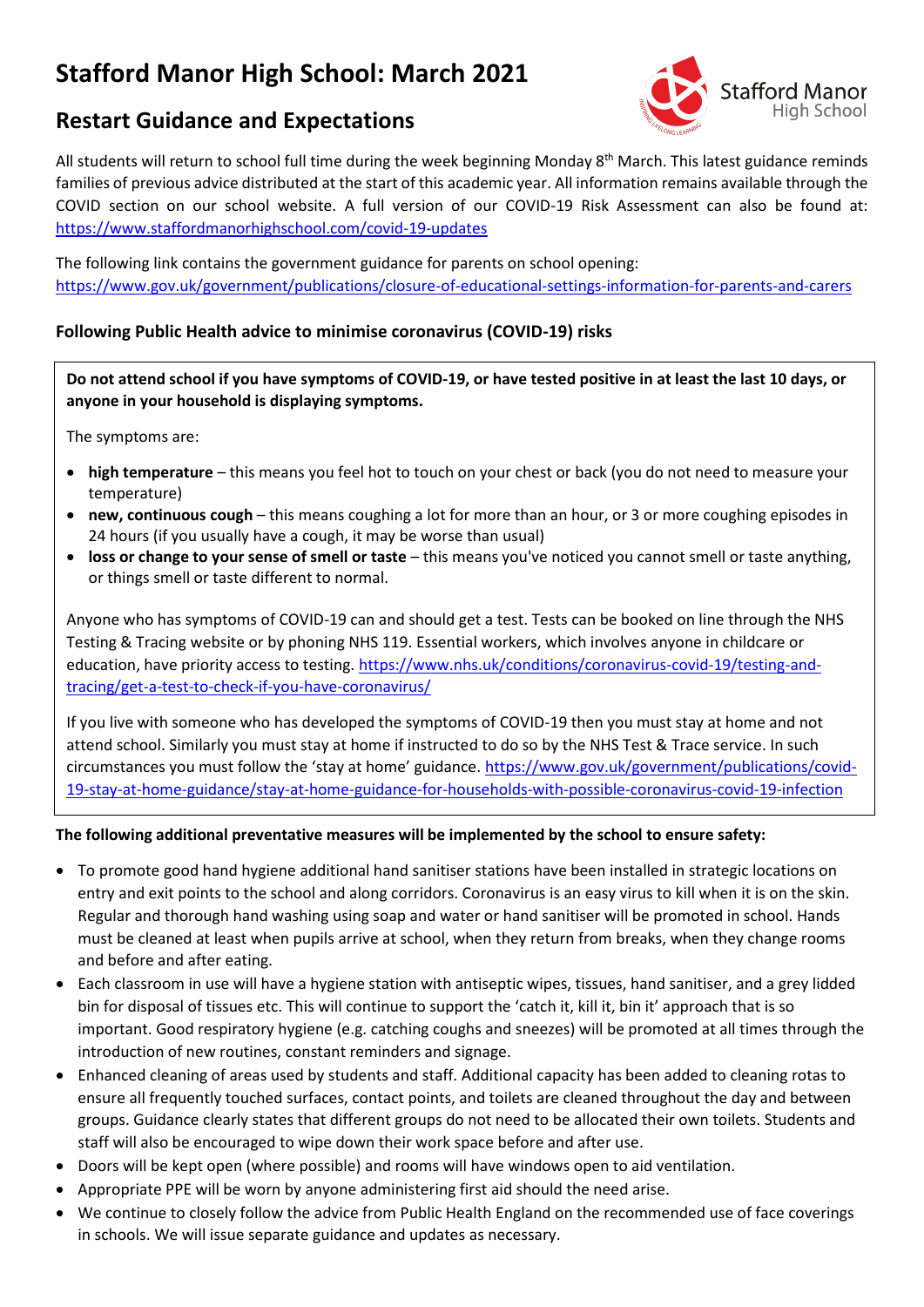#### **What are the arrival times and locations for each year group when children return?**

| Year                    | <b>Start</b><br>$Day*$              | <b>School</b><br><b>Arrival</b><br><b>Times</b> | <b>Entrance</b><br>Gate      | <b>Learning</b><br>Zone                           | <b>Access to</b><br><b>Building</b>          | <b>Break</b><br><b>Time</b> | Lunch<br><b>Time</b>                                            | <b>School</b><br>Day End<br>time | <b>Leaving</b><br>Gate |
|-------------------------|-------------------------------------|-------------------------------------------------|------------------------------|---------------------------------------------------|----------------------------------------------|-----------------------------|-----------------------------------------------------------------|----------------------------------|------------------------|
| 11                      | Monday 8 <sup>th</sup><br>March     | Arrive<br>8.35am for<br>lessons at<br>8.40am    | Pedestrian<br>Gate           | Wedgwood<br><b>Building</b>                       | Canteen<br>Entrance                          | 10.10am-<br>10.25am         | 12.10pm-<br>12.55pm<br>(Canteen<br>12.10pm)                     | 2.55pm                           | Pedestrian<br>Gate     |
| $\overline{\mathbf{z}}$ | Friday 12th<br>March                | Arrive<br>8.40am for<br>lessons at<br>8.45am    | Main Gate<br>to<br>Reception | Johnson<br><b>Building</b><br>First<br>Stairwell  | Doors -<br>$J1/J2$ or<br>'Crush Hall'        | 10.10am-<br>10.25am         | 12.10pm-<br>12.55pm<br>(Canteen<br>12.35 <sub>pm</sub>          | 3.00pm                           | Pedestrian<br>Gate     |
| 10                      | Tuesday<br>10 <sup>th</sup> March   | Arrive<br>8.45am for<br>lessons at<br>8.50am    | Pedestrian<br>Gate           | Anson<br><b>Building</b>                          | Doors near<br>Food Room                      | $10.10$ am-<br>10.25am      | 12.10pm-<br>12.55pm<br>(Canteen<br>12.20pm)                     | 3.05 <sub>pm</sub>               | Pedestrian<br>Gate     |
| 8                       | Thursday<br>11 <sup>th</sup> March  | Arrive<br>8.50am for<br>lessons at<br>8.55am    | Main Gate<br>to<br>Reception | Johnson<br><b>Building</b><br>Third<br>Stairwell  | Doors -<br>J13/Library<br>or 'Crush<br>Hall' | 10.55am-<br>11.10am         | 1.10 <sub>pm</sub><br>1.55pm<br>(Canteen<br>1.30 <sub>pm</sub>  | 3.10 <sub>pm</sub>               | Pedestrian<br>Gate     |
| 9                       | Wednesday<br>10 <sup>th</sup> March | Arrive<br>8.55am for<br>lessons at<br>9.00am    | Pedestrian<br>Gate           | Johnson<br><b>Building</b><br>Second<br>Stairwell | Middle<br>Doors<br>(J7/J8)                   | 10.55am-<br>11.10am         | 1.10 <sub>pm</sub><br>1.55 <sub>pm</sub><br>(Canteen<br>1.10pm) | 3.15 <sub>pm</sub>               | Pedestrian<br>Gate     |

\*Alternative start times for the start day only. Testing 8.30am-10.30am. Lesson starts at 11.10am.

- **Arrival**: Students must arrive no more than 5 minutes before their designated start time and enter school through the allocated entrance gate. Staff will meet students at their Learning Zone and take them to their classroom.
- **Transport**: We strongly encourage any student who can walk to school to do so. Please be aware that we will only be able to have one child in the bike shelter at a time. If you have to transport your child to school by car, then please aim to park away from the gates to avoid congestion and ensure that children can arrive and leave safely.
- **Breakfast Club**: Unfortunately Breakfast Club will not be available in its current format at this time.
- **Canteen**: From the reopening of school our canteen will reopen and provide a lunch service only. Hot and cold meals will be provided as a take-away service using disposable and environmentally friendly containers and cutlery. The range of options available may be slightly different than usual but will include the favourites that we know children enjoy. Unfortunately, we are unable to provide a break service at this time.
- **Timetables**: Timetables will continue to run on a 4 week cycle as in the Autumn Term. Tutor sessions will be replaced with a 'check-in' led by the teacher of the first period on the timetable. The movement of teachers and interactions between groups will be minimised further by introducing 'double lessons'. Wherever possible these will be punctuated by a break or lunch but this cannot be guaranteed.
- **Groups**: Year 7, 8 and 9 students will be taught in the same groups for each subject. Students will remain in their base room for the majority of their lessons whilst staff will move between classrooms. Year 10 and 11 students are allowed to mix between groups to receive specialist teaching in their GCSE subjects. Some lessons will take place in specialist facilities (e.g. PE, Science, ICT, Art, DT, Performing Arts) as appropriate.
- **Seating**: Every room will have a seating plan to ensure consistency in where an individual sits. Due to the size of rooms, children will be sat next to each other but desks will be forward facing. If this is not possible due to fixed furniture, the distance between individuals will be maximised.
- **Uniform**: Students must wear their full school uniform in the new term. A plain black 'v neck' jumper may be a worthwhile addition under the blazer as windows and doors will be kept open to aid ventilation. On a day when students have PE, they must to come to school in their PE kit and wear it all day.
- **Equipment**: Students must aim to be 'self-contained' and bring all equipment with them including their Super 7. It would be really helpful if they could also bring coloured pencils, highlighter, a glue stick and possibly a calculator. Students would also benefit from having a full water bottle, snack for break time, and possibly their own tissues and hand sanitiser. Full information on Uniform and the Super 7 can be found on our website: <https://www.staffordmanorhighschool.com/uniform>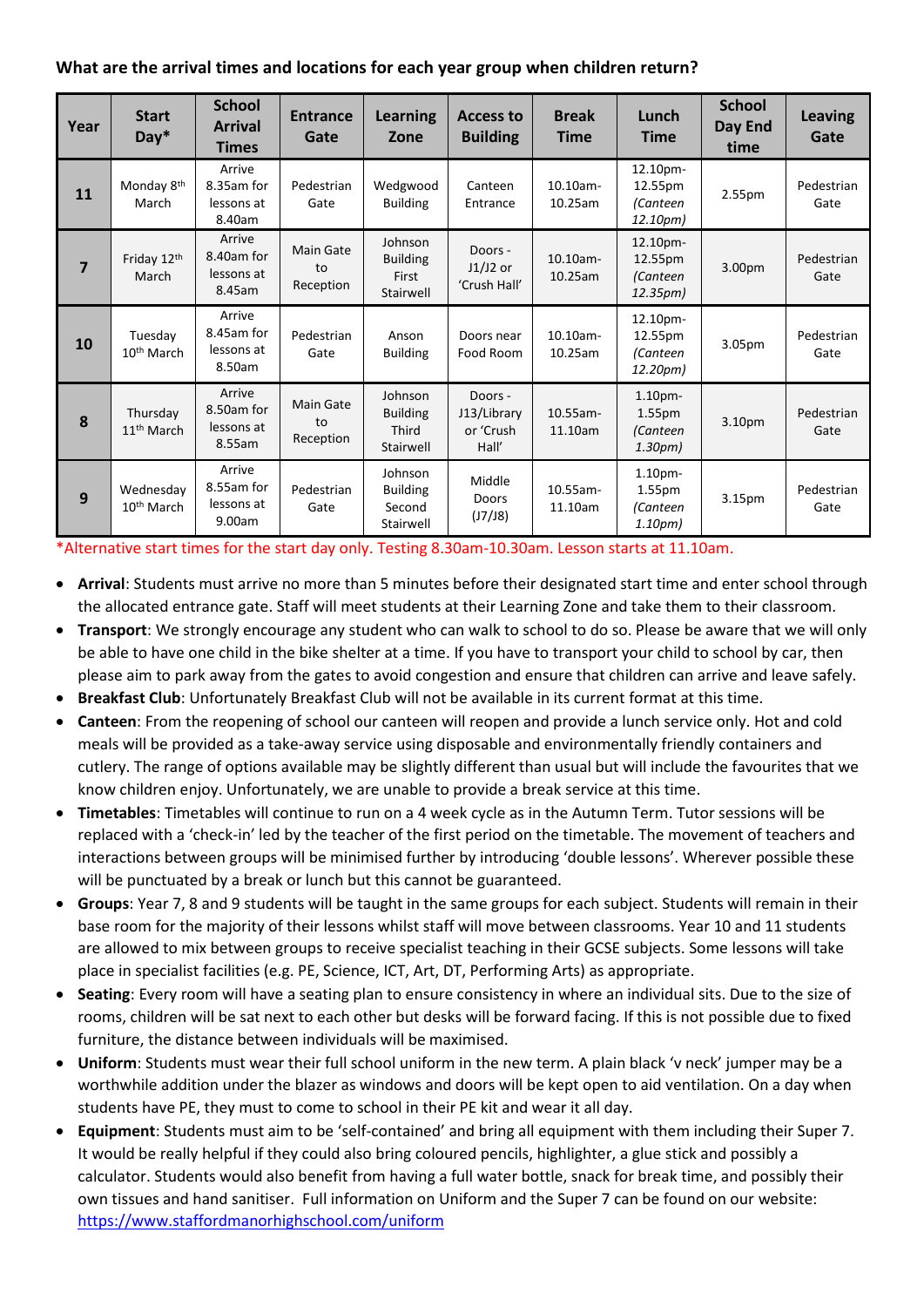#### **Behaviour and Safety**

We can do everything within our power to ensure the school environment is as safe as possible for all, but clearly we also rely on everyone taking responsibility for their own actions and following all the advice and guidance.

We will continue to expect all students to maintain good standards of behaviour in line with the existing Behaviour Code. Our Classroom Expectations for students include clear guidance on how students need to behave to keep each other safe. At the start of the academic year, adaptations to the consequences for any poor behaviour and deliberately breaking of the rules were introduced through modified sanctions. We will continue to have a 'warning system', if a student does not meet our expectations then a student will be notified that their behaviour must improve. The second time a student is notified of their poor behaviour they will be asked to leave the classroom and a member of the Behaviour Team will collect them to establish next steps. We will not have a Turnaround Facility as previous to avoid the interactions between groups. However, we do have a number of different areas in school that can be used if required to have students work on an individual basis. Should a detention be required, then these will take place after school rather than at lunch time.

During break times and lunch times each Year group will be allocated a specific zone outdoors that they can use to eat their food and socialise. Indoor areas will be available when weather is poor. It is essential that good standards of behaviour are maintained at these times and students will be constantly reminded to maintain a distance from their peers. Students will have a responsibility to think carefully about the activities they can safely undertake at these times.

As always we will be in communication with parents and carers if there are any behaviour concerns with your child in school and if a detention has been issued. I can assure you that our principle of swift resolution, clear communication with home, and rewarding positive behaviour will remain fundamental to our approach.

We value your support when responding to any issues of behaviour in school. These are still very different times for our youngsters and by working together we can make sure they settle back into the new school routines as quickly as possible. Of course, we will be constantly reminding students of our expectations that they maintain good personal hygiene and standards of behaviour to keep everyone safe.

**Stafford Manor High School will always do everything that is feasibly possible to ensure the safety of everyone at school. However, it is everyone's responsibility to follow the advice and guidance given. It is important for children to understand that any student who persistently does not adhere to the expectations, or deliberately disregards advice, is endangering the safety of everyone on site.**

#### **Attendance**

1

Government guidance does make it very clear that attendance will be compulsory again from the day your child returns to school, and that the usual rules for securing strong attendance will apply. At Stafford Manor High School, we fully understand that some students, parents and households may still have concerns and anxieties about returning to school. This could be for a variety of reasons and we strongly encourage you to contact us at school if this is the case. Pupils of compulsory school age must be in school from 8<sup>th</sup> March unless a statutory reason applies. Please contact us immediately if your child is absent due to having symptoms of coronavirus or has to self-isolate for any reason. By working together we can establish plans for reengaging your child so that they don't miss out on any more of their education than necessary, and continue to make progress whilst supporting their wellbeing and wider development.

### **Stafford Manor High School** Wolverhampton Road **Stafford** ST17 9DJ

Telephone: 01785 258383 Email (general enquiries): [office@smhs.staffs.sch.uk](mailto:office@smhs.staffs.sch.uk)